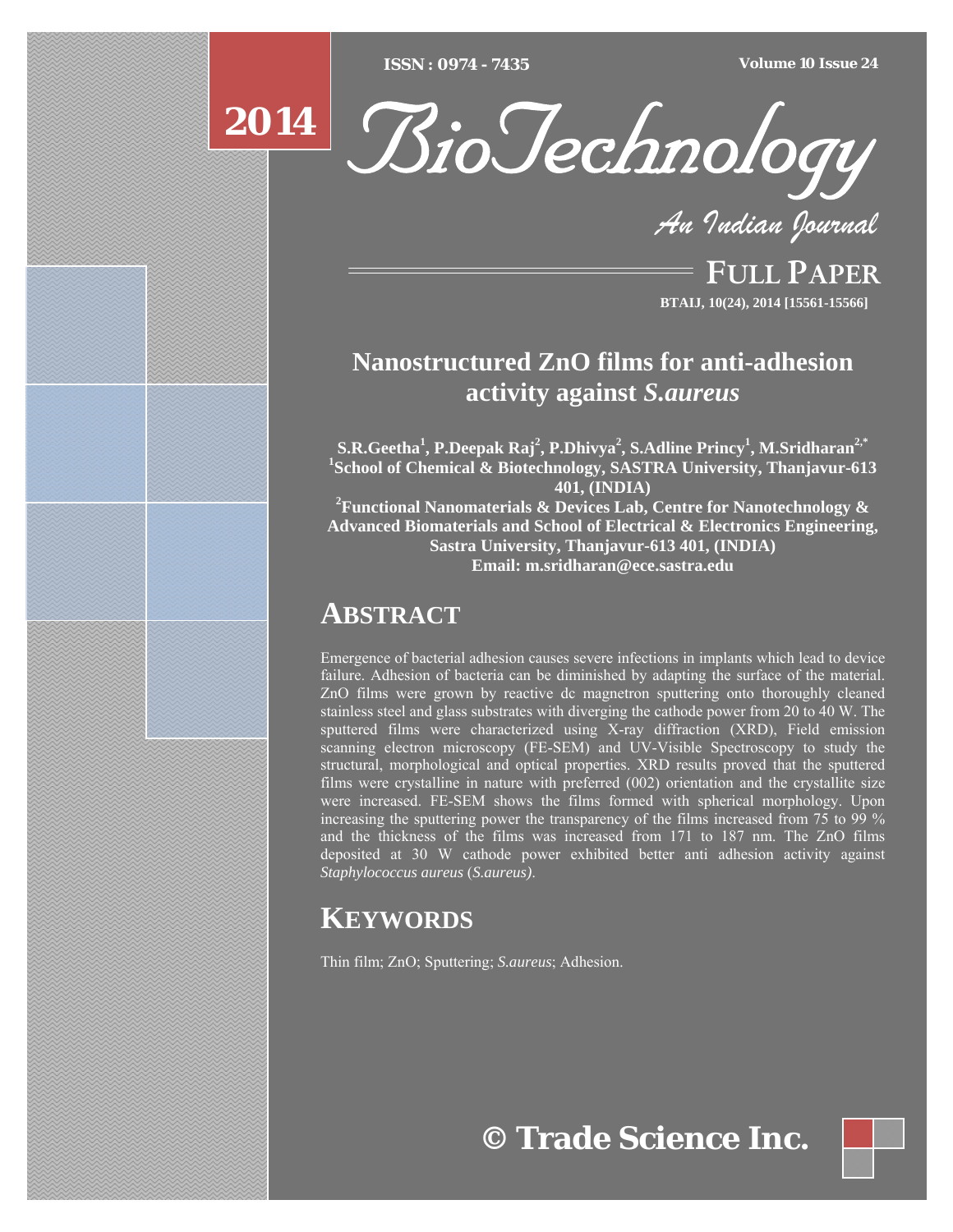#### **INTRODUCTION**

 Biofilm formation is the major cause for implant failure and many researchers focusing on this to overcome this problem since the number of internal fixation devices forecast to increase 7.7 % annually in 2015**[1]**. Infections rates are higher after in the revision of surgery than the primary replacement. Biofilm hinders immune activity and decreases phagocytosis, complement activation, opsonization etc.**[2]** US Health care shown the medication expense of biofilm related infections is around three billion dollars**[3,4]**. Biofilm growth is massive and very difficult to control and it is enriched with persister cells. Surface modification using thin films to introduce antibacterial activity is a strategy to prevent biofilm adhesion and to improve the life time of implants. Among various materials, ZnO is one of the most attractive materials since it is inorganic metal oxide, inexpensive material, biocompatible, hemocompatible and has antibacterial activity. Inorganic antibacterial executors are safer and have better stability than organic bacterial agents**[5]**. Because of the excellent properties of ZnO, it might be utilized as a wide range of applications, for example, biosensor<sup>[6,7]</sup>, gas sensor<sup>[8,9]</sup>, UV sensor devices<sup>[10]</sup>, inverted polymer solar cells**[11]**, waste water treatment**[12]**, etc.

 In the present work, ZnO thin films were deposited by reactive dc magnetron sputtering on stainless steel (AISI SS 304) and glass substrates by varying the cathode power from 20 to 40 W and their structural, morphological and optical properties were studied. And also the biofilm activity of the films was studied towards *S.aureus*.

## **EXPERIMENTAL PROCEDURE**

 ZnO films were deposited by reactive dc magnetron sputtering on to thoroughly cleaned stainless steel substrates [9]. Initially stainless steel substrates were soaked in 10 % sodium hydroxide solution and then ultrasonically cleaned using acetone and ethanol for 10 min in each solution and then dried in hot air oven for 1 h<sup>[13,14]</sup>. The cleaned substrates were loaded on to the substrate holder. The zinc target (99.99 % purity) was sputter cleaned for 15 minutes in argon (15 sccm) to discard the contaminants on the target surface. After the sputter cleaning, oxygen gas (5 sccm) was allowed inside the deposition chamber and the working pressure during deposition was maintained as  $5.1 \times 10^{-3}$  mbar. The substrate biasing was maintained as -100 V. The source to substrate distance was fixed at 3 cm and the deposition time was 15 minutes. The films were deposited at three different cathode powers, viz., 20, 30, and 40 W, which yielded the films of thicknesses 180, 230 and 275 nm  $(\pm 5 \text{ nm})$  respectively as measured by stylus probe profilometer (Mitutoyo, SJ 301, USA).

 The structural properties of the films were investigated by XRD (Rigaku Ultima III, Japan) technique using  $CuK_a$  radiation. The surface morphology of the films was analyzed using FE-SEM (JEOL JSM - 6701 F, Japan) with 3 kV electron beam power and at a working distance of  $\sim$  7 mm. The optical properties of the films were studied by using UV-Vis spectroscopy (Perkin Elmer, USA) in the wavelength range of 200 - 800 nm.

 The ZnO films were placed in 24 – well plate. The plasma proteins was diluted to 50 % using carbonate buffer (1:2 ratio of Sodium Carbonate and Sodium bicarbonate) solution and 500 µl of diluted plasma proteins was poured into each well of the plate. The plate was incubated at 37 °C for 24 h to form a layer of plasma over the samples. The blood plasma was removed from each well and 100 µl of prepared *S.aureus* culture was poured into each well. Following this 1ml of Biofilm medium which containing Tryptic soy broth (TSB) supplemented with 3.0 % NaCl (Wt/Vol) and 0.5 % dextrose was poured into each well and the plate was kept in the incubator at 37 °C for 7 days. The biofilm medium was replaced in its entirety at  $24$  hour intervals for 7 days to allow bacterial adhesion<sup>[15]</sup>.

 After seven days, biofilm medium were removed from wells and the samples were washed thrice with phosphate buffered saline (PBS) solution to remove the non-adherent bacterial cells. Adherent bacterial cells present on each sample were removed using properly sterilized cell scraper. The cells from each sample were serially diluted to form bacterial suspension using distilled water. Biofilm medium along with agar was prepared; poured in to petriplates and allowed it to solidify. Bacterial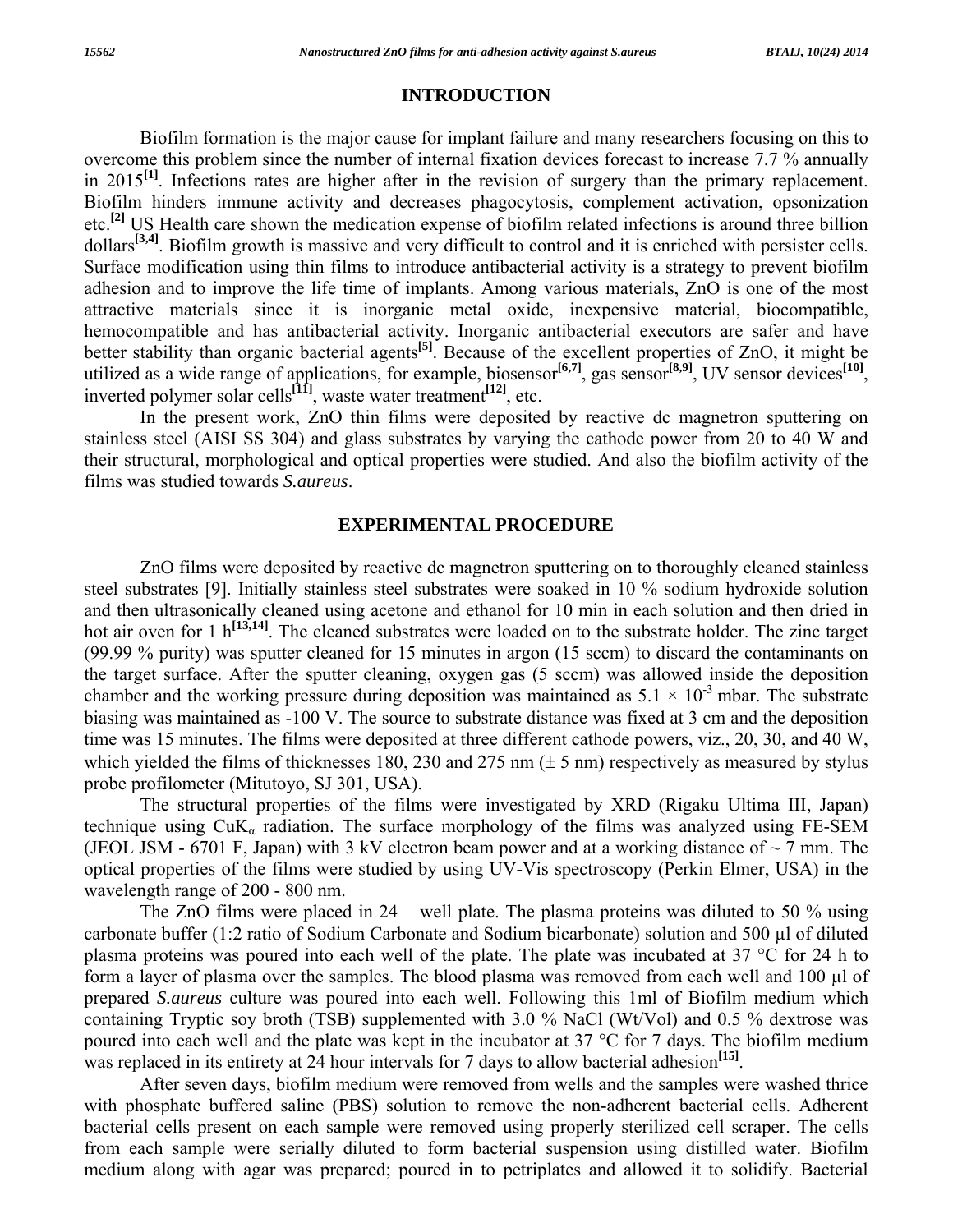suspensions were inoculated in to agar plates. In these tests, the plating out of each dilution was done in triplicate. The culture plates were then incubated at 37 °C for 24 h and bacterial cell counts were calculated.

## **RESULTS AND DISCUSSION**

## **Structural studies**

 Figure 1 shows the XRD patterns of ZnO films deposited over stainless steel substrate at different powers from 20 to 40 W. It was confirmed that all the deposited films exhibited hexagonal wurtzite structure with preferred c-axis orientation in (002) plane. At 20 W, minimum intensity of the peak was obtained due to the lack of kinetic energy of the ZnO atoms. The crystallinity of the film was enhanced with increasing power due to increase in number of ions and electrons in the plasma and the sputtered atoms gained high energy from positive ions because of collision.



**Figure 1: XRD patterns of ZnO films deposited at different cathode powers** 

The grain size of the films was calculated using Scherrer's formula

## $D = 0.9\lambda/\beta \cos \theta$

where,  $\lambda$  is the wavelength (Å),  $\beta$  is the full width half maxima (radians) and  $\theta$  is the diffraction angle (radians).

 On increasing the sputtering power from 20 to 40 W, the grain size value of the film was increased from 17.6 to 21.4 nm and the grain boundaries were reduced and this leads to the growth of defect free films.

## **Morphological studies**

 The FE-SEM micrographs of ZnO films deposited at different powers are shown in Figure 2. It was confirmed that the growth of the films depends on the cathode power. The growth and spherical morpholgy of the films was increased with increasing the power. In 20 W, the film was in nucleation state and it does not form uniform film. The ZnO films grown at 30 and 40 W exhibited better growth and conitinuous and uniform surface with increased grain size as observed in XRD.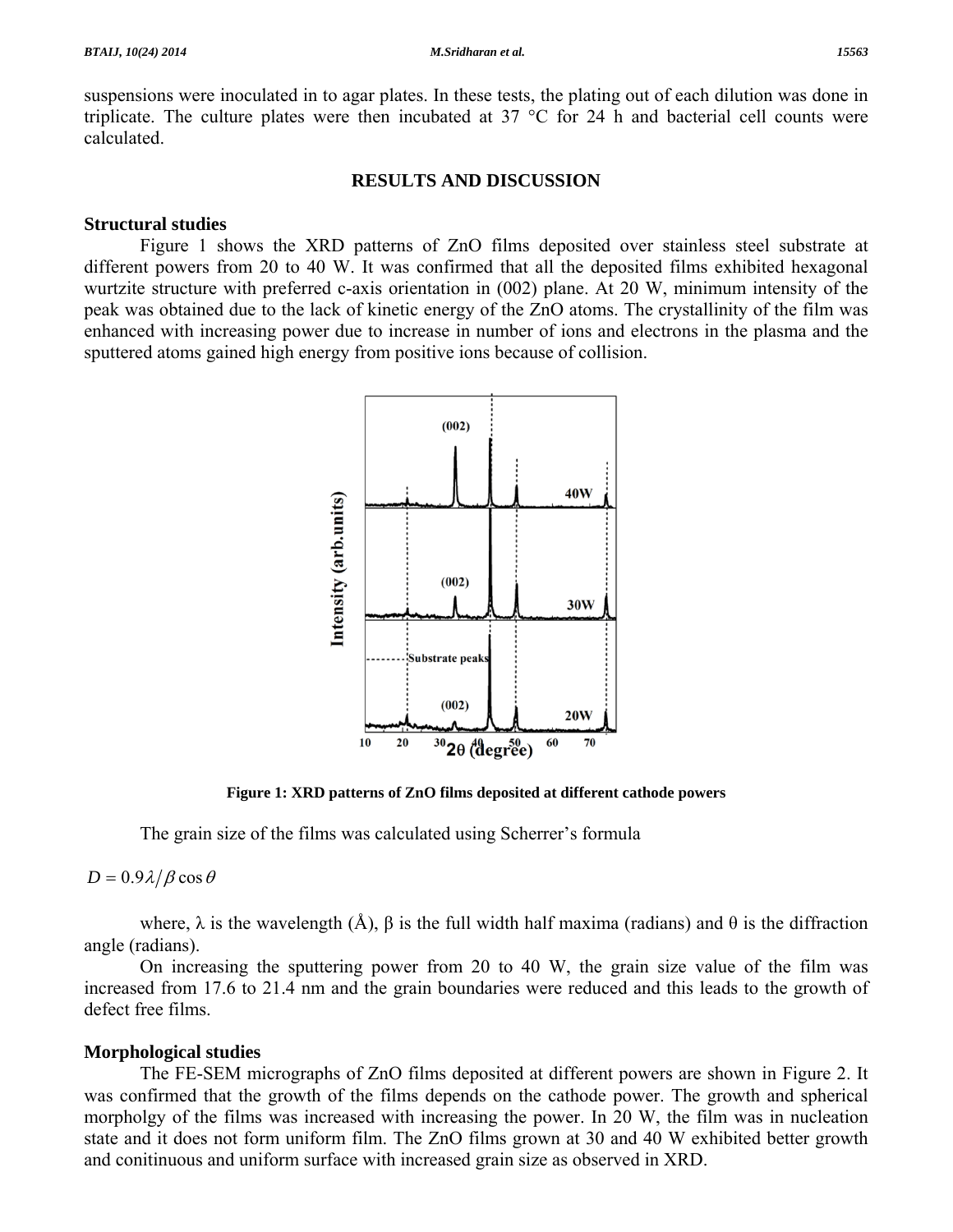

**Figure 2: FE-SEM micrographs of ZnO films deposited at different cathode powers of a) 20, b) 30 and c) 40 W** 

### **Optical properties**

 The transmittance spectra of the deposited ZnO films are shown in Figure 3. The transparency of the films was increased on increasing the power until 30 W because of the removal of crystalline defects at higher sputtering power. At 40 W, transparency was decreased due to scattering effect as shown in Figure 3.



**Figure 3: Optical transmittance of ZnO films deposited at different cathode powers** 

### **Bacterial adherence studies**

 The bacterial adhesion studies were analyzed using clinically isolated *S.aureus* and colony forming units were calculated. Large number of colonies was formed over the untreated stainless steel substrate and substantial amount of colonies were reduced over the deposited films. At 20 W, minimal amount of colony formation was reduced because films were in nucleation state and the uniform films were not formed. Anti-adhesion properties were improved with increasing the power due to the continuous film formation. The number of colony forming units (CFUs/ml) with different powers was shown in Figure 4. Maximum number of colonies was inhibited at 30 W due to the continuous film decreases the release of iron ions which provides the essential environment for bacterial adhesion.

 The percentage of bacterial adhesion was calculated using logarithmic values of CFUs and this shows all the deposited films shows the inhibition of *S.aureus* shown in Figure 5. Among these 68 % of bacterial adhesion was found over the films deposited at -100 V. This may be due to the release of  $\text{Zn}^+$ ions, disrupts the outer membrane of bacteria and may induce the production of reactive oxygen species or due to the electrostatic interaction between cell surfaces and ZnO and damages the cell wall of bacteria leads to cell lysis**[16]**.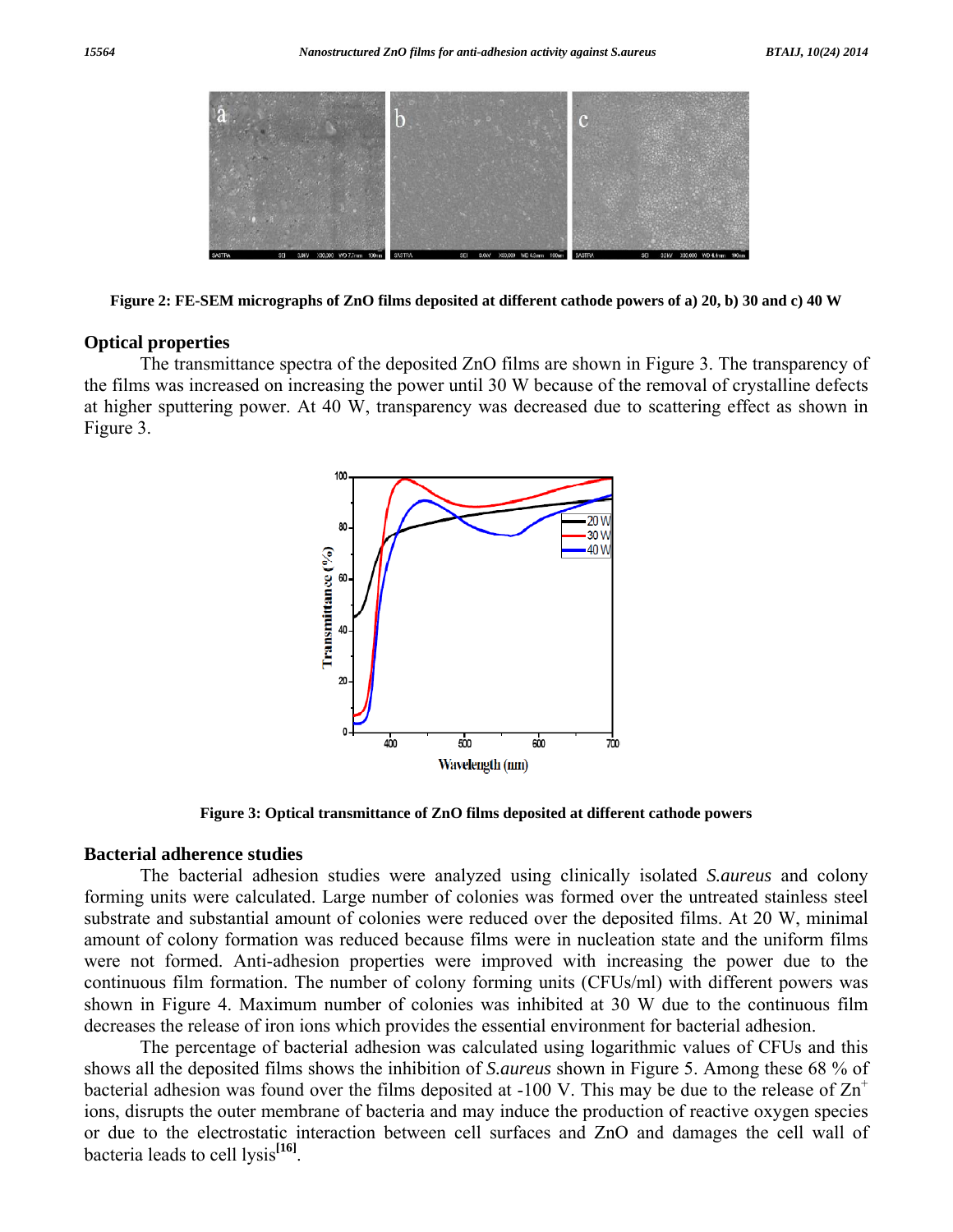





**Figure 5: Percentage of bacterial adhesion inhibition over the films** 

### **CONCLUSION**

 ZnO films were sputter deposited on AISI SS 304 substrates by reactive dc magnetron sputtering at different cathode powers and their structural, morphological, optical properties and antibacterial activity were studied. Among the various sputtering powers used in the present study, the ZnO films deposited with 30 W cathode power exhibited maximum anti-adhesion activity against *S.aureus*.

## **ACKNOWLEDGEMENT**

 Authors sincerely thank SASTRA University for providing necessary experimental facilities. One of the authors SRG sincerely thank Nanomission Council, Department of Science & Technology, Govt. India for providing financial support for her Masters programme.

#### **REFERENCES**

- **[1]** Implantable Medical Devices: Industry Study with Forecasts for 2015 & 2020, The Freedonia Group, Cleveland, OH, USA **(2012)**.
- **[2]** J.Cordero-Ampuero; Antibiotics strategies in septic Arthoplasties, In: Kienapfel, Heino, Kühn, Klaus-Dieter (Eds.), The Infected Implant, Springer, UK, 91-95 **(2009)**.